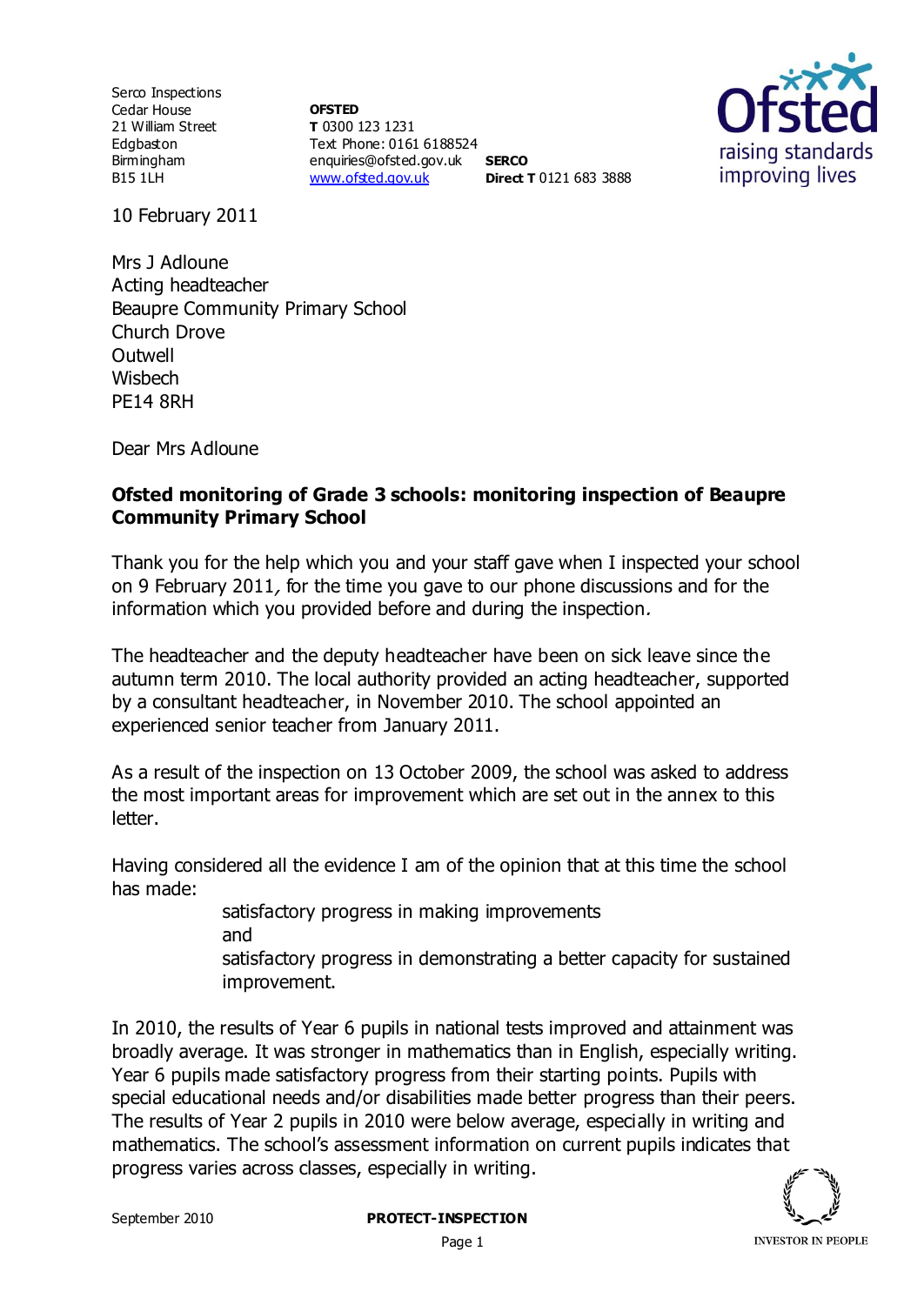## **PROTECT-INSPECTION**



In the lessons observed, pupils behaved well and worked together sensibly. They were enthusiastic and eager to answer teachers' questions, especially when challenged to explain their opinions. They worked well under adult guidance but were less confident if asked to work independently. Senior staff have raised the profile of good attendance. The acting headteacher follows up lateness and nonattendance directly with parents. Pupils appreciate the new rewards for high attendance. Staff now monitor attendance closely. Pupils' current attendance is slightly improved on last year but remains well below the target set for the school.

The quality of teaching has improved since the last inspection but it is not yet consistently good. The acting headteacher makes expectations clear and supports teachers through feedback after observations and by working alongside them. Teachers' planning is now thorough and consistently provides different learning intentions and success criteria for pupils of differing abilities. Teachers also now give clear guidance to teaching assistants who support a range of pupils effectively. The quality of teachers' use of questions to check pupils' understanding varies too much. Pupils are familiar with success criteria and are beginning to use them to assess their progress.

The acting and consultant headteachers have worked hard to accelerate progress in the school since mid October 2010. They have successfully identified priorities, established expectations and raised staff morale. The acting headteacher has introduced a detailed development plan linked to a comprehensive work plan for all staff. There is now a rigorous cycle for evaluating performance. Teachers report that they are much clearer on the direction of the school. The consultant headteacher has strengthened the system for tracking pupils' progress and this now informs provision for pupils with special educational needs and/or disabilities. At the time of the visit, basic safeguarding requirements were met. Those parents seen during the visit appreciated the improved communication by the school and welcomed the response to issues raised by the recent survey of their views, for example the formation of a breakfast club. The governing body is in transition after the recent election of a new chairman and review of its committee structure. Members are beginning to examine the detailed reports presented by the acting headteacher and to develop a programme of visits to see the school's work.

The local authority has provided effective support, especially through the appointment of the acting and consultant headteachers. Staff value the training and guidance provided by consultants and increasing opportunities to see effective practice in other schools, such as that of the consultant headteacher.

I hope that you have found the inspection helpful in promoting improvement in your school. This letter will be posted on the Ofsted website.

Yours sincerely

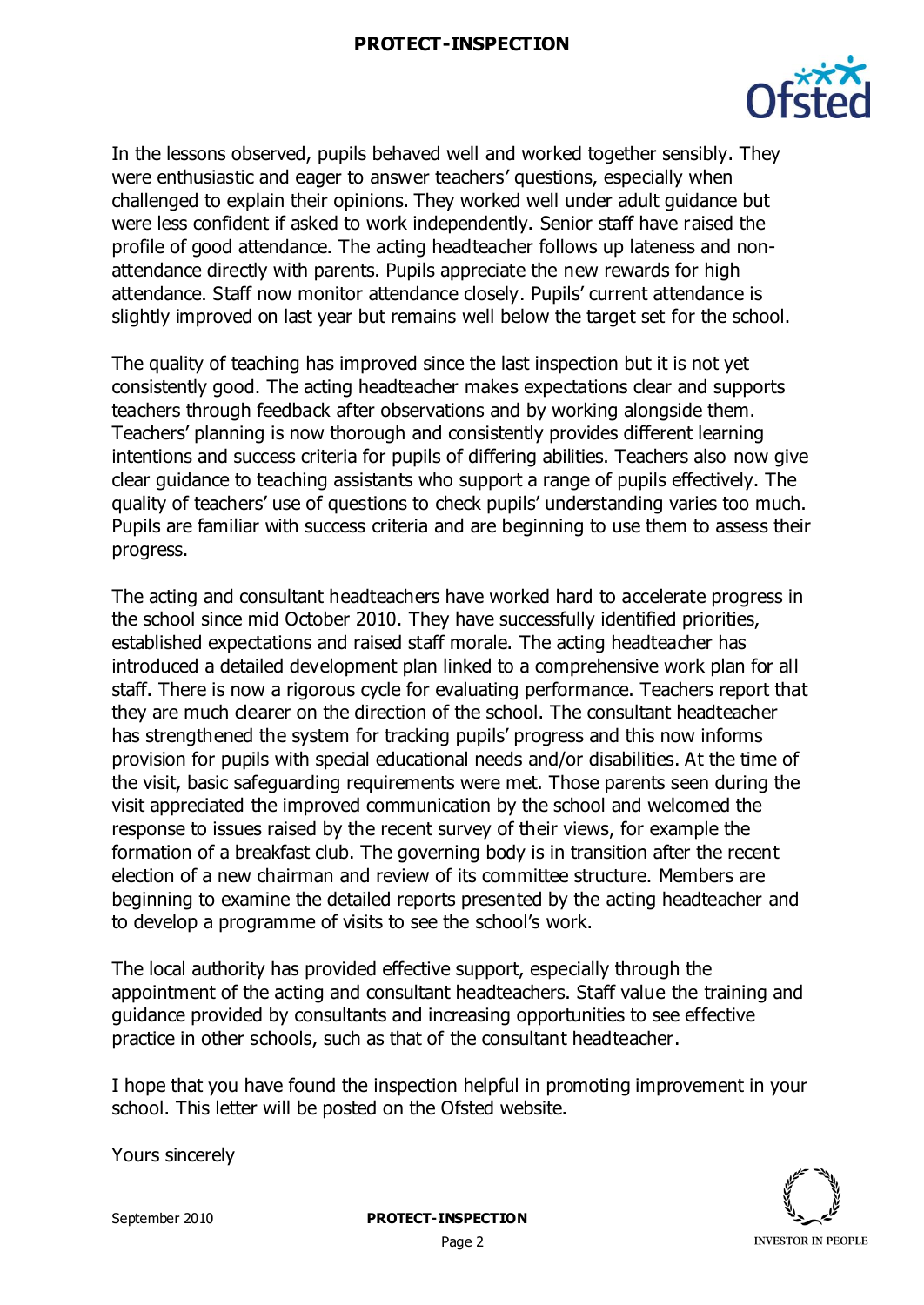

**Martin Cragg Her Majesty's Inspector**